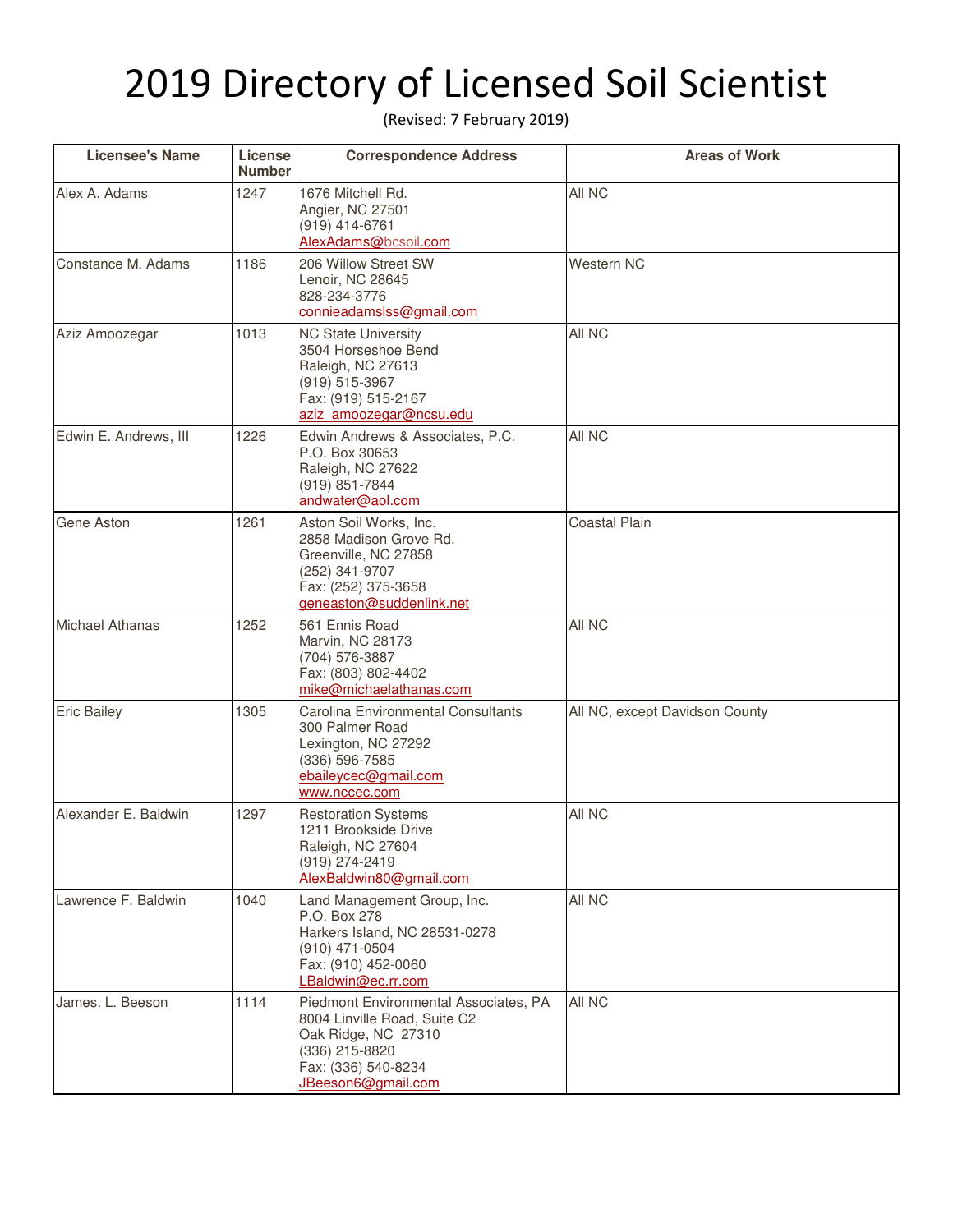| <b>Licensee's Name</b> | License<br><b>Number</b> | <b>Correspondence Address</b>                                                                                                                                                                        | <b>Areas of Work</b>          |
|------------------------|--------------------------|------------------------------------------------------------------------------------------------------------------------------------------------------------------------------------------------------|-------------------------------|
| Elwood Black           | 1162                     | E. D. Black<br>P.O. Box 3244<br>Cary, NC 27519<br>(919) 302-6684<br>eblack@nc.rr.com                                                                                                                 | All NC                        |
| Stuart B. Black        | 1057                     | 507 Walkertown Road<br>Old Fort, NC 28762                                                                                                                                                            | Non-Consultant                |
| Daniel J. Bliley       | 1050                     | 614 South Second Street<br>Smithfield, NC 27577<br>(919) 612-3539<br>Fax: (919) 934-8610<br>dbliley1@nc.rr.com                                                                                       | Eastern NC                    |
| Thomas J. Boyce        | 1241                     | PO Box 81<br>Pittsboro, NC 27312<br>(919) 868-8135<br>nclss1241@gmail.com                                                                                                                            | All NC, except Chatham County |
| Robert T. Branch       | 1180                     | Branch Residuals & Soils, LLC<br>8646 West Market St., Suite 111<br>Greensboro, NC 27409<br>(336) 510-0340<br>Fax: (336) 510-0341<br>bbranch@branchrs.com                                            | All NC                        |
| Stephen W. Bristow     | 1167                     | 38 Austin Pond Road<br>Clayton, NC 27520<br>(919) 906-4737<br>stevebristow57@gmail.com                                                                                                               | All NC                        |
| Stephen W. Broome      | 1100                     | <b>NC State University</b><br>Crop and Soil Sciences Dept.<br>Box 7620<br>Raleigh, NC 27695-7619<br>Office: (919) 513-2555<br>Home: (919) 782-5638<br>Fax: (919) 515-2167<br>stephen broome@ncsu.edu | All NC                        |
| Robert M. Brown        | 1041                     | PO Box 71215<br>Durham, NC 27722-1215<br>(919) 672-5414<br>rmbrown79@gmail.com                                                                                                                       | <b>Central Piedmont</b>       |
| Wyatt L. Brown         | 1079                     | Brown's Environmental Group, Inc.<br>242 Batten Farm Rd.<br>Selma, NC 27576<br>(919) 524-5956<br>brownenvgrp@gmail.com                                                                               | All NC                        |
| <b>William Buetow</b>  | 1255                     | <b>TRC Solutions</b><br>25 Onderdonk Road<br>Glenville, NY 12302<br>(518) 399-5073<br>wbuetow@trcsolutions.com                                                                                       |                               |
| <b>Jeffrey Bullard</b> | 1337                     | 3417 Lorena Lynn Court<br>Fuquay Varina, NC 27526<br>(919) 909-0855<br>irbullard@nc.rr.com                                                                                                           | All NC                        |
| C. Ray Campbell        | 1016                     | 3013 Campbell Road<br>Raleigh, NC 27606<br>Home: (919) 851-6259<br>Work: (919) 851-5751<br>Cell: (919) 612-8737<br>crcampb@bellsouth.net                                                             | All NC                        |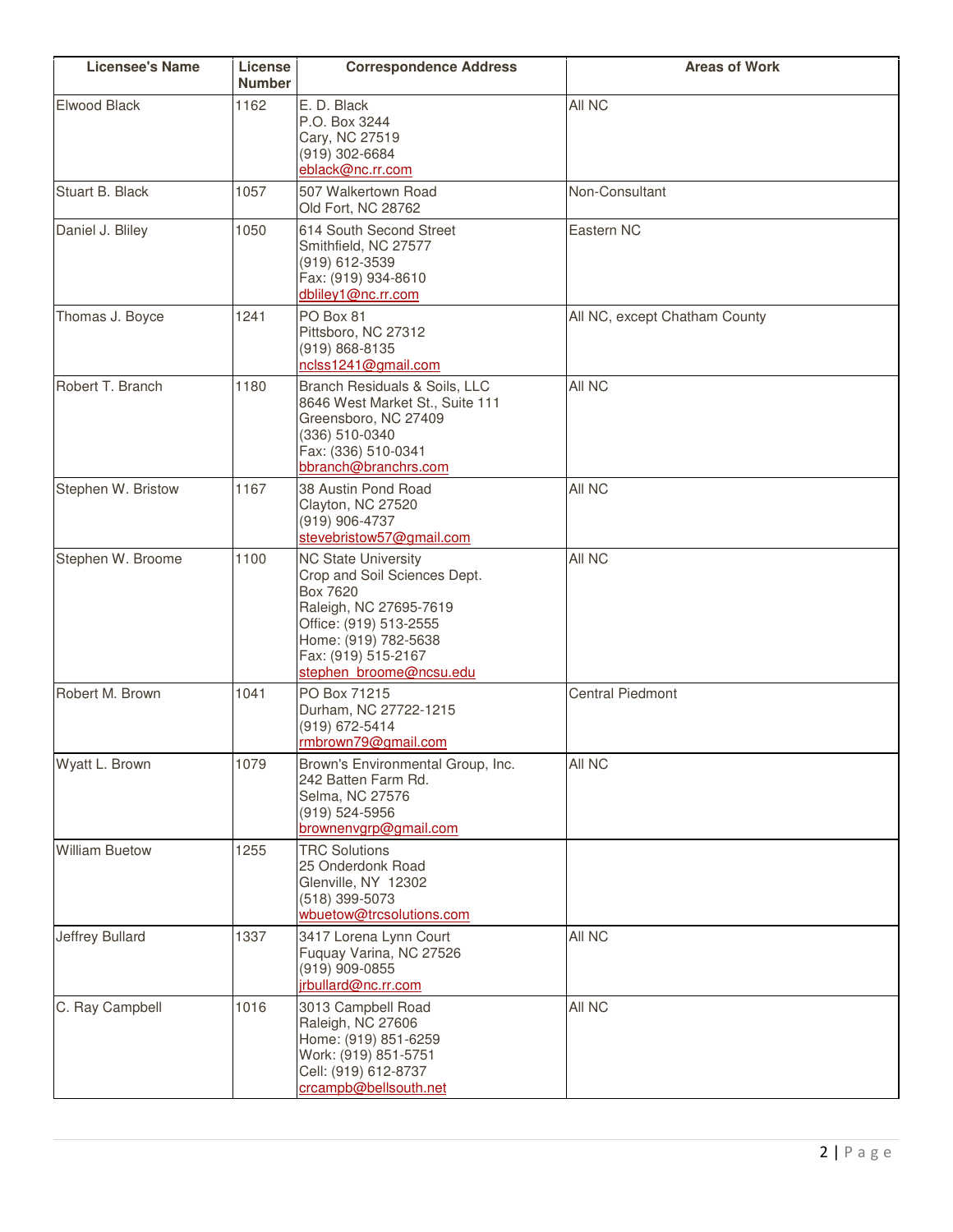| <b>Licensee's Name</b>           | License<br><b>Number</b> | <b>Correspondence Address</b>                                                                                                                                                    | <b>Areas of Work</b>                                 |
|----------------------------------|--------------------------|----------------------------------------------------------------------------------------------------------------------------------------------------------------------------------|------------------------------------------------------|
| <b>Steven Randal Cannon</b>      | 1291                     | 5500 Deer Run Ct.<br>Davidson, NC 28036<br>(704) 706-4645<br>sc55drc@gmail.com                                                                                                   | Southern Piedmont                                    |
| Christopher Scott Carpenter 1260 |                          | Soil Plus, LLC<br>208 Williams St.<br>Greenville, NC 27858<br>(252) 917-4822<br>scarpenter@soilplus.net                                                                          | Eastern NC                                           |
| Kevin A. Carver                  | 1299                     | 157 S. Mill Dam Rd.<br>Camden, NC 27921<br>(252) 339-7236<br>kcarver@arhs-nc.org                                                                                                 | All NC                                               |
| Stephen B. Chambers              | 1228                     | Chambers Soil Consulting, Inc.<br>205 Riverpark Lane<br>Mill Spring, NC 28756<br>(828) 699-5915<br>stevebsoils@gmail.com                                                         | All Western NC and Piedmont except Catawba<br>County |
| Dolores M. Chandler              | 1187                     | <b>Chandler Soil Corporation</b><br>2818 Old NC Hwy 10<br>Chapel Hill, NC 27514<br>(919) 932-8514<br>Cell: (919) 210-2890<br>Fax: call for request<br>ChandlerSoil@earthlink.net | NC Piedmont, NC Mountains                            |
| C. Alan Clapp                    | 1058                     | 389 Clapp Farms Rd.<br>Greensboro, NC 27405<br>(336) 202-6808<br>Fax: (336) 698-0703<br>alanclapp@aol.com                                                                        | <b>NC Piedmont</b>                                   |
| David C. Clapp                   | 1170                     | 5575 Wild Turkey Road<br>Whitsett, NC 27377<br>(336) 697-1750<br>dave-clapp@juno.com                                                                                             | Central Piedmont of North Carolina                   |
| Scott Franklin Cole              | 1263                     | 312 Copples Road Ext.<br>Asheboro, NC 27205<br>(336) 460-4554<br>sfc1021@gmail.com                                                                                               | NC Piedmont except Montgomery County                 |
| Willard Walter Cole, III         | 1267                     | S&ME<br>3201 Spring Forest Rd.<br>Raleigh, NC 27616<br>(919) 872-2660<br>Fax: (919) 876-3958<br>Cell: (919) 801-3798<br>wcole@smeinc.com                                         | All NC                                               |
| Amber L. Coleman                 | 1253                     | <b>Stantec Consulting</b><br>801 Jones Franklin Rd., Suite 300<br>Raleigh, NC 27520<br>(919) 865-7399<br>Fax: (919) 851-7024<br>amber.coleman@stantec.com                        | <b>NC Wetlands</b>                                   |
| David C. Coyle                   | 1315                     | 142 Jarnigan Drive<br>Athens, GA 30605<br>(479) 747-8192<br>david.coyle@terrarenewal.com                                                                                         | All NC                                               |
| Stanley H. Crownover             | 1125                     | 2 Brook Forest Drive<br>Arden, NC 28704<br>(828) 654-9990<br>scrown9990@gmail.com                                                                                                | Western NC                                           |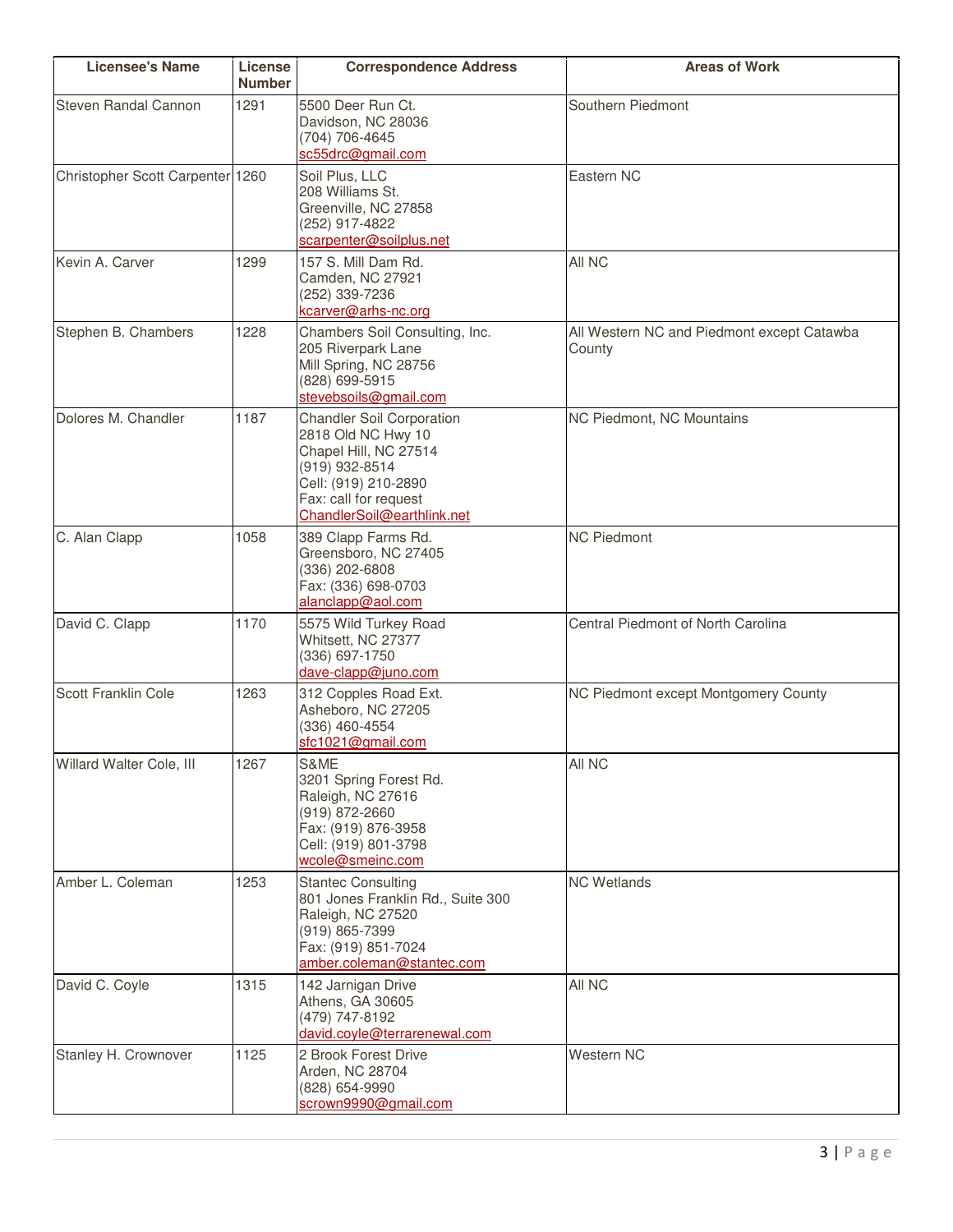| <b>Licensee's Name</b>    | License<br><b>Number</b> | <b>Correspondence Address</b>                                                                                                                                             | <b>Areas of Work</b>                                          |
|---------------------------|--------------------------|---------------------------------------------------------------------------------------------------------------------------------------------------------------------------|---------------------------------------------------------------|
| <b>Carl Rufus Crozier</b> | 1107                     | North Carolina State University<br>V.G. James Center<br>207 Research Station Road<br>Plymouth, NC 27889<br>(252) 793-4428<br>Fax: (252) 793-5142<br>carl crozier@ncsu.edu |                                                               |
| David D. Cumbee           | 1330                     | Henderson County Environmental Health<br>61 Reed Road<br>Fairview, NC 28730<br>(919) 671-5117<br>cumbeegrateful@gmail.com                                                 | Mountain Counties except Henderson County                     |
| John R. Davis, Jr.        | 1028                     | Orange County Health Department<br>131 W. Margaret Street<br>Hillsborough, NC 27278<br>(919) 818-5087<br>Fax: (919) 554-2363<br>irdavis@orangecountync.gov                | All NC                                                        |
| Daniel Ryan Deel          | 1320                     | VA Dept. of Mines, Minerals and Energy<br>159 Yearling St.<br>Cedar Bluff, VA 24609<br>(276) 730-4119<br>rdeel1@hotmail.com                                               | Non-Consultant                                                |
| Clay H. DeVane            | 1250                     | DeVane Inc.<br>P.O. Box 3156<br>Elizabethtown, NC 28337<br>(910) 862-7198<br>Fax: (910) 862-7199<br>clay@devanebuilders.net                                               | Southeastern NC                                               |
| Willard R. Dunlop, Jr.    | 1095                     | P.O. Box 1<br>Pinehurst, NC 28370<br>(910) 620-2954<br>billdunlop@juno.com                                                                                                | Non-Consultant                                                |
| Michael D. Eaker          | 1030                     | Southeastern Soil & Environmental<br>Assoc., Inc.<br>P.O. Box 9321<br>Fayetteville, NC 28311<br>(910) 822-4540<br>mike@southeasternsoil.com                               | All NC                                                        |
| Gary L. Easter            | 1073                     | 363 Hannah Ferry Road<br>Linwood, NC 27299<br>(336) 940-7672<br>geaster56@icloud.com                                                                                      | NC Piedmont and Mountains                                     |
| Caroline J. Edwards       | 1220                     | Earthwise Designs<br>991 Duncan Road<br>Rutherfordton, NC 28139<br>(828) 245-7666<br>Mobile: (828) 289-0122<br>cjedwards234@gmail.com                                     | <b>Western NC</b>                                             |
| Richard D. Farris         | 1132                     | 929 Hutton Street<br>Winston Salem, NC 27101<br>Cell: (336) 354-5833<br>rfwsnc@yahoo.com                                                                                  | Forsyth, Guilford, Davidson, Davie, Stokes, Surry &<br>Yadkin |
| Walker Boone Ferguson     | 1289                     | Land Resource Management<br>PO Box 9251<br>Asheville, NC 28815<br>(828) 231-1663<br>walker@landrm.com<br>www.landrm.com                                                   | Western NC                                                    |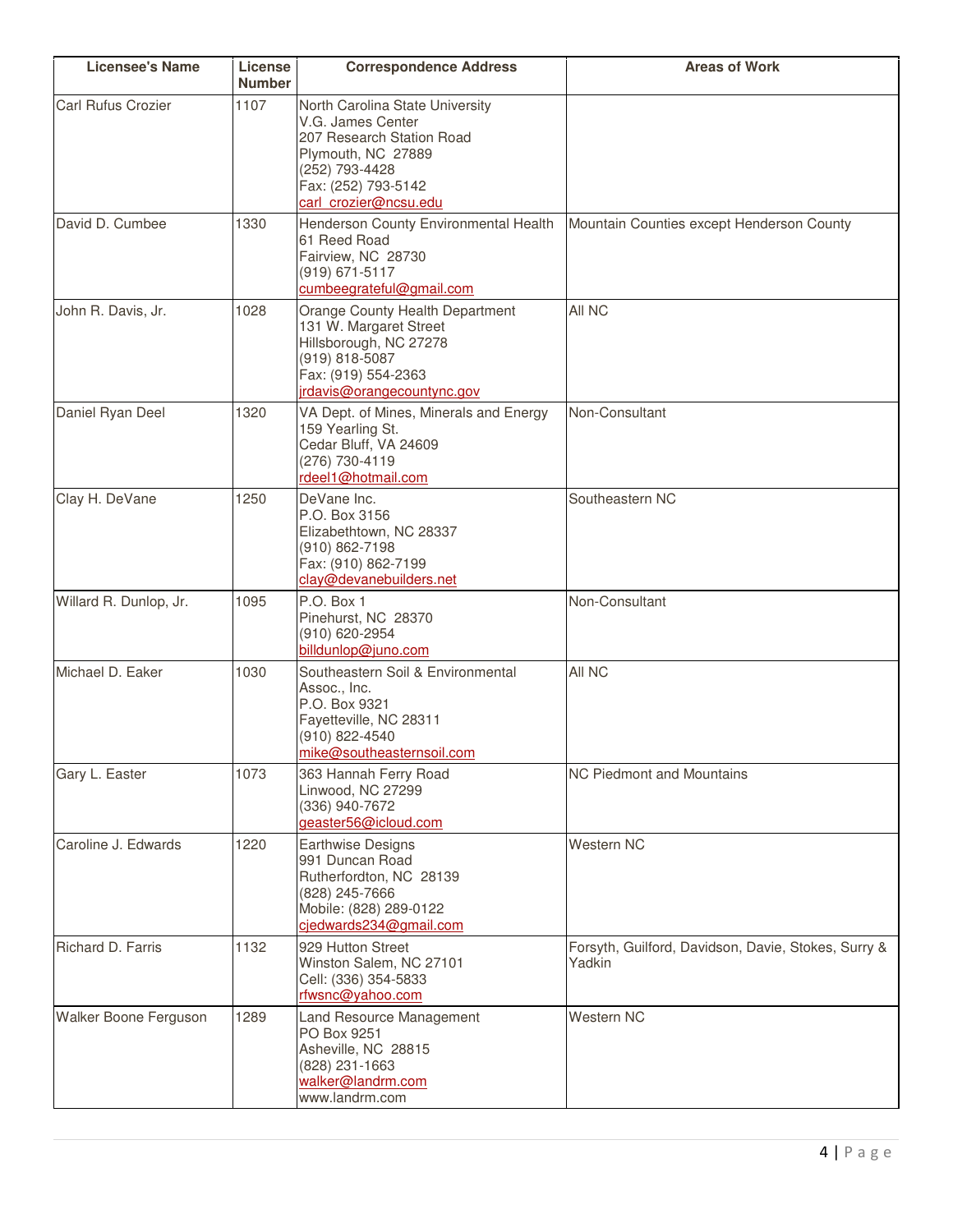| <b>Licensee's Name</b>        | License<br><b>Number</b> | <b>Correspondence Address</b>                                                                                                                               | <b>Areas of Work</b>                                    |
|-------------------------------|--------------------------|-------------------------------------------------------------------------------------------------------------------------------------------------------------|---------------------------------------------------------|
| Neal C. Floyd                 | 1039                     | Neal C. Floyd & Associates, Inc<br>6621 Arbor Grande Way<br>Raleigh, NC 27615<br>(919) 422-6745<br>Fax: (919) 3590428<br>nfloyd5@nc.rr.com                  | Johnston, Wayne, Primarily Upper Coastal Plain          |
| Scott J. Frederick            | 1236                     | Soil, Water, & Environment Group, PLLC<br>3216 Byers Drive, Suite B<br>Raleigh, NC 27607<br>(919) 831-1234<br>Fax: (919) 899-9100<br>sifrederick@swegrp.com | All NC                                                  |
| <b>William Brandon Fulton</b> | 1316                     | ECS Carolinas, LLP<br>1812-D Center Park Drive<br>Charlotte, NC 28217<br>(704) 202-7877<br>Cell: (704) 968-5704<br>bfulton@ecslimited.com                   | All NC                                                  |
| Jan U. Gay                    | 1158                     | PO Box 71<br>Candler, NC 28715<br>(828) 772-0269<br>jgay21@yahoo.com                                                                                        | All NC                                                  |
| Walter G. George              | 1325                     | WGG Soil Consultants, Inc.<br>23 Tee Pee Trail<br>Blue Ridge, GA 30513<br>(877) 947-6457<br>wggsoil@aol.com<br>WaltGeorgeSoils.com                          | All NC                                                  |
| Walter D. Giese               | 1274                     | 607 Chadwick Shores Dr.<br>Sneads Ferry, NC 28460<br>(910) 389-4410<br>wdgiese@gmail.com                                                                    | All NC                                                  |
| Jason E. Goff                 | 1306                     | <b>SC DHEC</b><br>State Park Building 5<br>8500 Farrow Road<br>Columbia, SC 29203<br>(864) 364-1170<br>goffje@dhec.sc.gov                                   | Non-Consultant                                          |
| Dwayne A. Graham              | 1022                     | NCDHHS-DEH<br>153 S. Country Club Drive<br>Kenansville, NC 28349<br>(919) 397-8499<br>dwayne.graham@dhhs.nc.gov                                             | Non-Consultant                                          |
| Larry L. Gramm                | 1286                     | LLG Soil Consultants, Ltd.<br>274 Culberson Rd.<br>Murphy, NC 28906<br>(574) 209-1711<br>Fax: (574) 248-5955<br>lgramm@outlook.com                          | Cherokee, Clay, Macon, Jackson, Swain,<br>Transylvania, |
| Nan Gray                      | 1213                     | Soil Works, Inc.<br>P.O. Box 3<br>Newport, VA 24128<br>(540) 544-7791<br>soilwork@pemtel.net                                                                | <b>Mountain Counties</b>                                |
| R. Scott Greene               | 1035                     | Division of Health & Human Services<br>111 Alison Lane<br>Archdale, NC 27263<br>(336) 689-4471<br>hockiology@yahoo.com                                      | Non-Consultant                                          |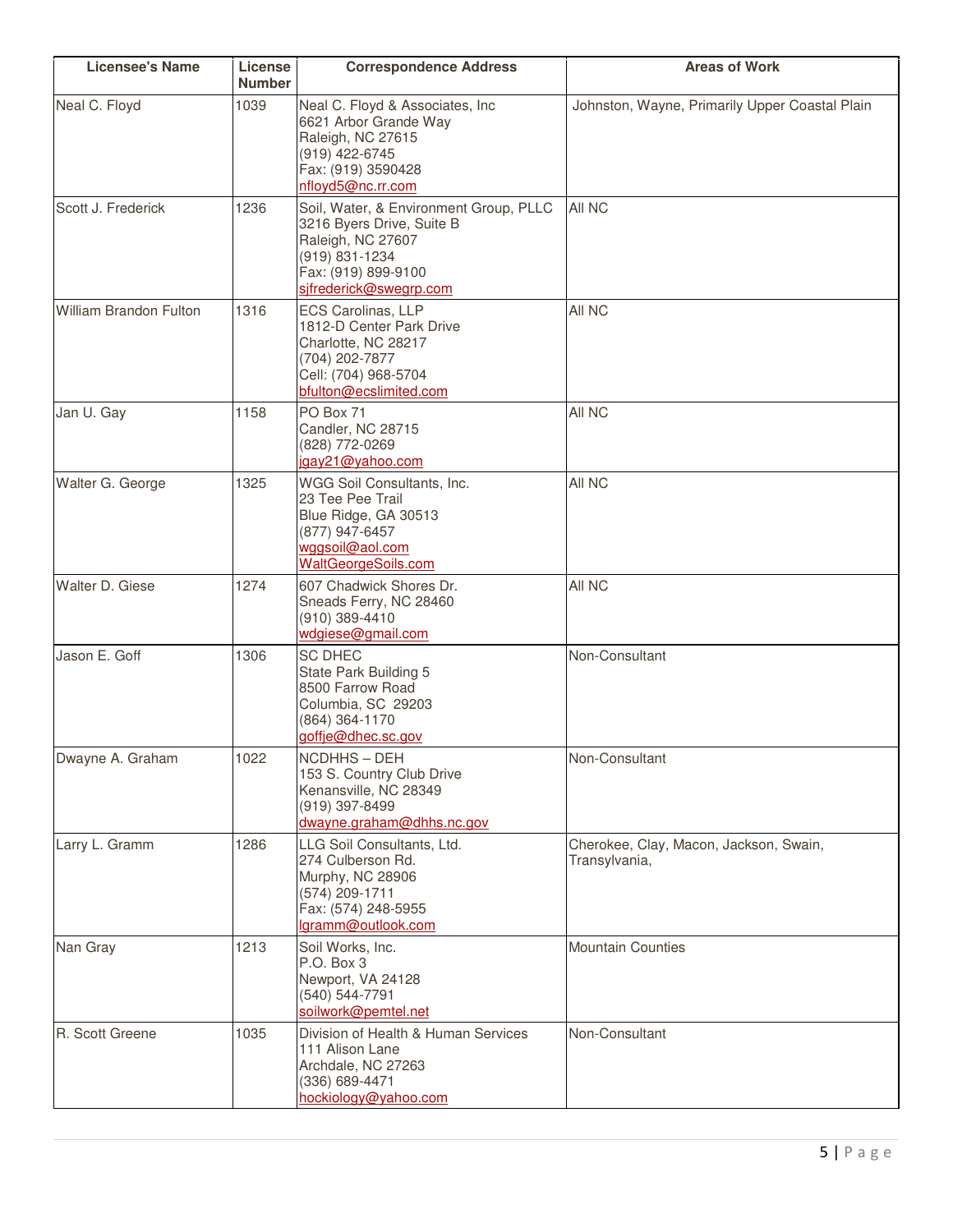| <b>Licensee's Name</b> | License<br><b>Number</b> | <b>Correspondence Address</b>                                                                                                                                                                | <b>Areas of Work</b>                                        |
|------------------------|--------------------------|----------------------------------------------------------------------------------------------------------------------------------------------------------------------------------------------|-------------------------------------------------------------|
| Sloan Griffin          | 1333                     | Advanced Septic, Inc.<br>501 North Salem Street, Ste 204<br>Apex, NC 27502<br>$(919)$ 859-0669<br>Fax: (919) 233-1970<br>sgriffin@agriwaste.com                                              | All NC                                                      |
| James T. Gulley        | 1256                     | Needham Environmental, Inc.<br>P.O. Box 960<br>Wilmington, NC 28402<br>(910) 297-1282<br>tgulley@gmail.com                                                                                   | Brunswick, Columbus, Duplin, New Hanover,<br>Onslow, Pender |
| Jason M. Hall          | 1248                     | Central Carolina Soil Consulting, PLLC<br>329 S. White St.<br>Wake Forest, NC 27587<br>(919) 569-6704<br>Fax: (919) 569-6703<br>jhall@centralcarolinasoil.com<br>www.centralcarolinasoil.com | All NC                                                      |
| Robert Jay Ham         | 1239                     | 29 Deanwood Circle<br>Asheville, NC 28803<br>(828) 774-9771<br>riayham@gmail.com                                                                                                             | Western NC                                                  |
| Mac Haupt              | 1334                     | 114 Countryside Lane<br>Cary, NC 27518<br>(919) 306-3529<br>machaupt@gmail.com                                                                                                               |                                                             |
| John L. Havlin         | 1152                     | <b>NC State University</b><br>Soil Science Dept.<br>Box 7619<br>Raleigh, NC 27695-7619<br>(919) 513-4411<br>havlin@ncsu.edu                                                                  | All NC                                                      |
| Richard D. Hayes       | 1159                     | 612 Oak Island Dr.<br>Chapel Hill, NC 27516<br>(919) 491-1595<br>richhayes3@bellsouth.net                                                                                                    | Non-Consultant                                              |
| W. Allen Hayes, Jr.    | 1023                     | NC Division of Soil & Water Conservation<br>1614 Mail Service Center.<br>Raleigh, NC 27699-1614<br>(919) 707-3784<br>allen.hayes@ncagr.gov                                                   | Non-Consultant                                              |
| Matthew A. Haynes      | 1332                     | <b>Valley Proteins</b><br>980 Screech Owl Drive<br>Hope Mills, NC 28348<br>(704) 473-2305<br>matt.haynes313@gmail.com                                                                        |                                                             |
| Lynne Hays             | 1210                     | Envirol, Inc.<br>100 North Tryon Street, B220, PMB 360<br>Charlotte, NC 28202<br>(336) 687-2256<br>hays.lynne@gmail.com                                                                      | All NC                                                      |
| Ajmal A. Heshaam       | 1103                     | Cumberland Co. Dept. of Public Health<br>130 Gillespie St.<br>Fayetteville, NC 28301-5669<br>(910) 433-3684<br>Fax: (910) 323-6142<br>aheshaam@co.cumberland.nc.us                           | Harnett & Hoke                                              |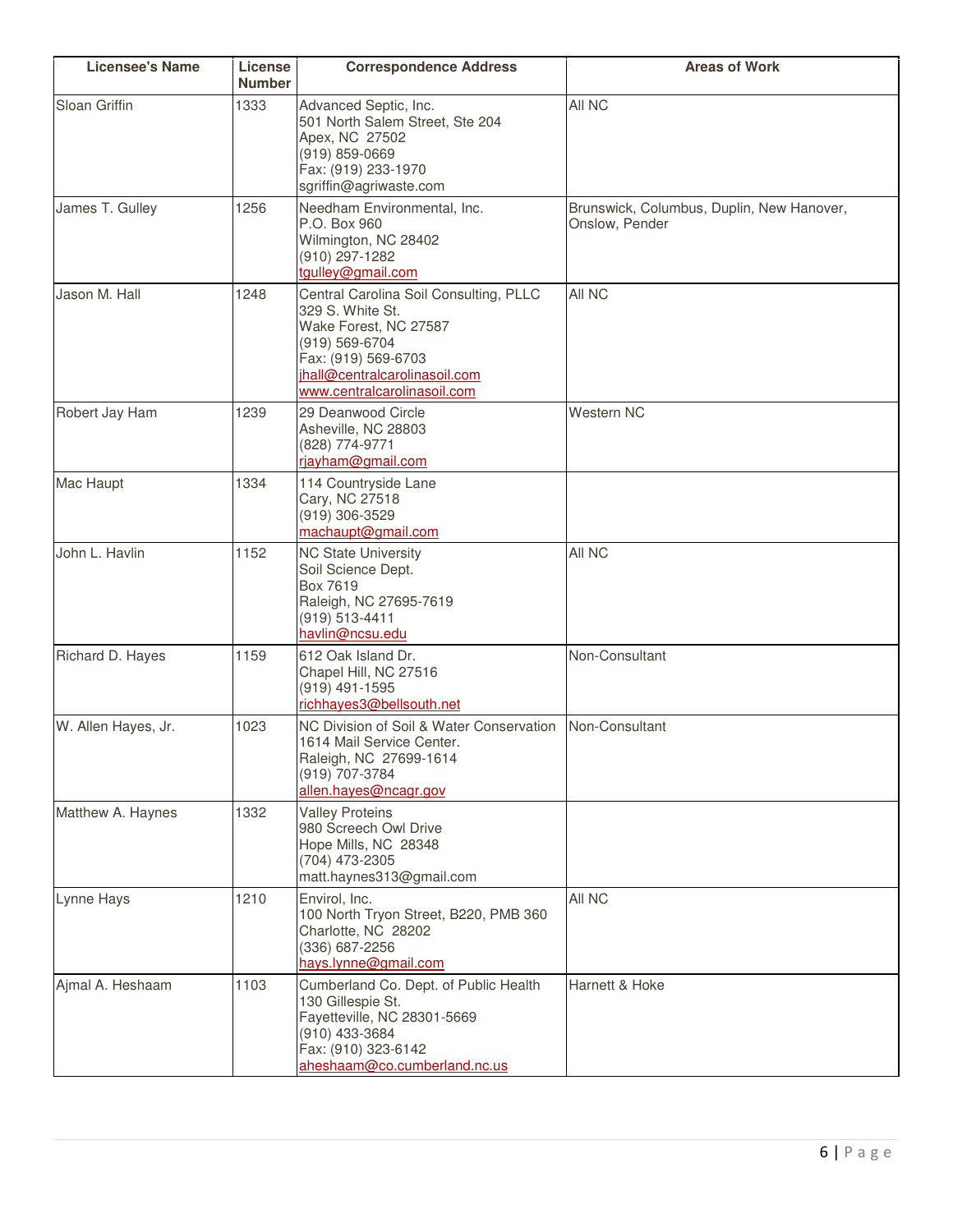| <b>Licensee's Name</b>   | License<br><b>Number</b> | <b>Correspondence Address</b>                                                                                                                         | <b>Areas of Work</b>                |
|--------------------------|--------------------------|-------------------------------------------------------------------------------------------------------------------------------------------------------|-------------------------------------|
| Dean Hesterberg          | 1196                     | <b>NC State University</b><br>Crop and Soil Sciences<br>Box 7619<br>Raleigh, NC 27695<br>(919) 515-2167<br>dean hesterberg@ncsu.edu                   | All NC                              |
| Eric A. Hill             | 1097                     | Brunswick Co. Health Dept.<br>191 Gilbert Rd. SE<br>Bolivia, NC 28422<br>(910) 231-9488<br>muscadine45@gmail.com                                      | Columbus, New Hanover, Pender       |
| Thomas H. Hinson         | 1060                     | CPEC Environmental, Inc.<br><b>PO Box 743</b><br>Morehead City, NC 28557<br>(252) 726-4260<br>cpec@mindspring.com                                     | Eastern NC                          |
| Joseph A. Hinton         | 1042                     | 145 River Ridge Road<br>Eden, NC 27288<br>(336) 432-7551<br>josephinton@triad.rr.com                                                                  | All NC                              |
| Ralph L. Hollowell, Jr.  | 1083                     | Albemarle Regional Health Services<br>P.O. Box 189<br>Elizabeth City, NC 27944<br>(252) 338-4490<br>Fax: (252) 337-7921<br>rhollowell@arhs-nc.org     | All NC                              |
| Nicholas P. Howell       | 1294                     | Land Management Group, Inc.<br>3805 Wrightsville Ave., Ste 15<br>Wilmington, NC 28403<br>(910) 452-0001<br>Fax: (910) 452-0060<br>nhowell@Imgroup.net | All NC                              |
| David Knox Huff          | 1270                     | Nutter & Associates, Inc.<br>360 Hawthorne Lane<br>Athens, GA 30606<br>(706) 296-9657<br>Fax: (706) 354-7928<br>dhuff@nutterinc.com                   | All NC                              |
| Charles P. Humphrey, Jr. | 1268                     | East Carolina University<br>3408 Carol Belk Bldg.<br>Greenville, NC 27858<br>(252) 737-1479<br>Cell: (252) 864-4074<br>humphreyc@ecu.edu              | Eastern NC                          |
| Toney C. Jacobs          | 1063                     | Jacobs On-Site Development, Inc.<br>168 Broadbill Dr.<br>Mooresville, NC 28117<br>Cell: (704) 582-9219<br>toneycjacobs@gmail.com                      | All NC                              |
| Kerry Joe Johnson        | 1264                     | <b>Guilford County</b><br>3311 Old Liberty Rd.<br>Franklinville, NC 27248<br>(336) 953-0763<br>kjoejohnsonsoils@yahoo.com                             | NC Piedmont, except Guilford County |
| John J. Kase             | 1323                     | 1728 Heisser Lane<br>Fuquay Varina, NC 27526<br>(910) 539-5439<br>jikase@yahoo.com                                                                    | Non-Consultant                      |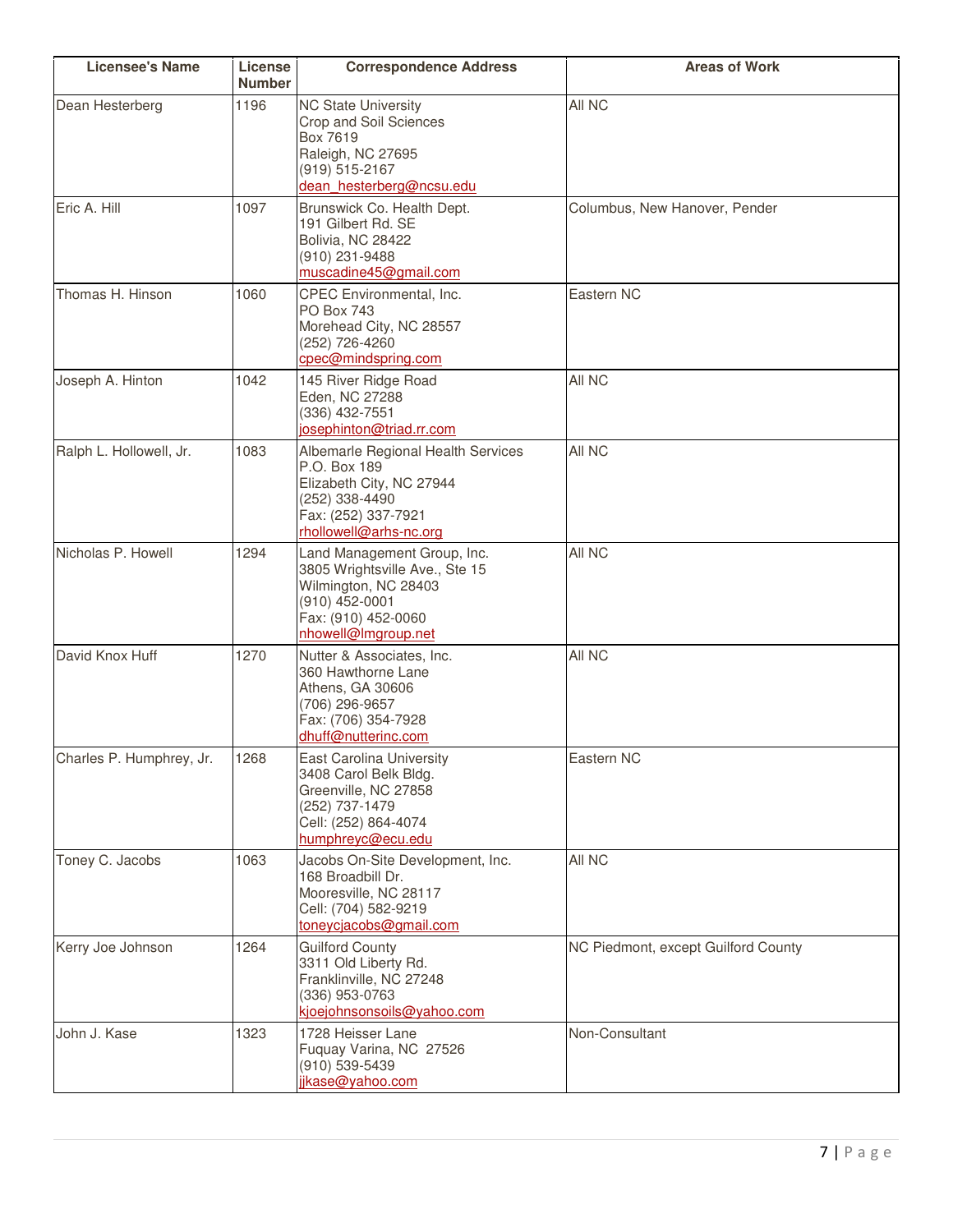| <b>Licensee's Name</b>     | License<br><b>Number</b> | <b>Correspondence Address</b>                                                                                                 | <b>Areas of Work</b>                                                                                                                                                                                                                                                                                        |
|----------------------------|--------------------------|-------------------------------------------------------------------------------------------------------------------------------|-------------------------------------------------------------------------------------------------------------------------------------------------------------------------------------------------------------------------------------------------------------------------------------------------------------|
| Barrett L. Kays            | 1005                     | Landis, PLLC<br>3908 Bentley Brook Dr.<br>Raleigh, NC 27612<br>(919) 787-1617<br>barrettkays@gmail.com<br>www.barrettkays.com | All NC                                                                                                                                                                                                                                                                                                      |
| Harold L. Kelly, Jr.       | 1143                     | Person County Health Dept.<br>412 Clayton Ave.<br>Roxboro, NC 27573<br>(336) 322-4724<br>hkelly0501@gmail.com                 | Piedmont & Coastal Plains                                                                                                                                                                                                                                                                                   |
| Robert L. Kendall          | 1271                     | Kendall & Associates, Inc.<br>61 White Oak Trail South<br>Dahlonega, GA 30533<br>(706) 867-7867<br>bob@kendallassociates.net  | Duplin, Forsyth, Wayne                                                                                                                                                                                                                                                                                      |
| Scott Edwin King           | 1301                     | <b>Baker Engineering</b><br>8000 Regency Parkway, Suite 600<br>Cary, NC 27518<br>(919) 481-5731<br>scott.king@mbakerintl.com  | All NC                                                                                                                                                                                                                                                                                                      |
| <b>James Carl Kivett</b>   | 1317                     | Chatham County Public Health Dept.<br>4133 Whispering Oaks Ct.<br>Graham, NC 27253<br>(336) 214-6432<br>kivettsoil@gmail.com  | All NC, except Chatham County                                                                                                                                                                                                                                                                               |
| Gary S. Kreiser            | 1276                     | 4504 Gwynnebrook Circle<br>Raleigh, NC 27613<br>(919) 782-6100                                                                | All NC                                                                                                                                                                                                                                                                                                      |
| George K. Lankford         | 1223                     | 238 Shady Grove Road<br>Pittsboro, NC 27312<br>(919) 602-0127<br>gklankford91@gmail.com                                       | All NC                                                                                                                                                                                                                                                                                                      |
| <b>William Grant Lewis</b> | 1233                     | <b>Axiom Environmental</b><br>218 Snow Ave.<br>Raleigh, NC 27603<br>(919) 215-1693<br>glewis@axiomenvironmental.org           | All NC                                                                                                                                                                                                                                                                                                      |
| David L. Lindbo            | 1108                     | 205 Anolis<br>Pittsboro, NC 27312<br>(919) 610-4462<br>david.lindbo@ncsu.edu                                                  | Non-Consultant                                                                                                                                                                                                                                                                                              |
| Bobby M. Long              | 1146                     | P.O. Box 1117<br>Shallotte, NC 28459<br>(910) 754-6300<br>Fax: (910) 754-5486<br>bmlongsurv@atmc.net                          | <b>Brunswick &amp; Columbus</b>                                                                                                                                                                                                                                                                             |
| Joe Dowell Lynn, Jr.       | 1089                     | 6768 George Hildebran School Road<br>Hickory, NC 28602<br>(828) 310-0089<br>joe.lynnoswps@yahoo.com                           | Avery, Ashe, Alleghany, Alexander, Buncombe,<br>Burke, Cabarrus, Caldwell, Catawba, Cleveland,<br>Gaston, Haywood, Henderson, Iredell, Jackson,<br>Lincoln, McDowell, Madison, Mecklenburg, Mitchell,<br>Polk, Rowan, Rutherford, Stokes, Surry,<br>Transylvania, Watauga, Wilkes, Union, Yadkin,<br>Yancey |
| Brett S. Martin            | 1224                     | 5216 Melbourne Rd.<br>Raleigh, NC 27606<br>(919) 247-9058<br>bsmartin.bsm@gmail.com                                           | Non-Consultant                                                                                                                                                                                                                                                                                              |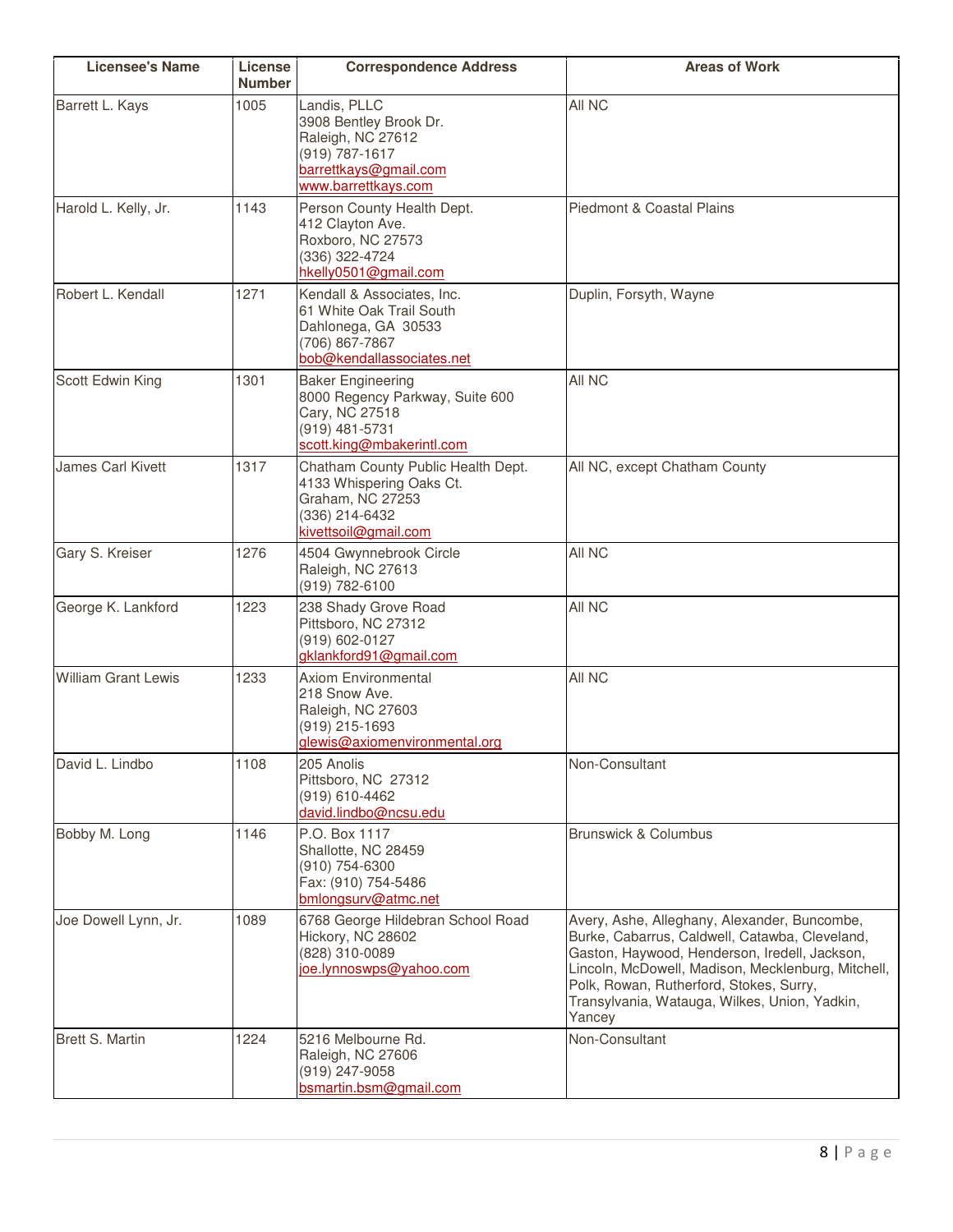| <b>Licensee's Name</b> | License<br><b>Number</b> | <b>Correspondence Address</b>                                                                                                                           | <b>Areas of Work</b>        |
|------------------------|--------------------------|---------------------------------------------------------------------------------------------------------------------------------------------------------|-----------------------------|
| Kevin C. Martin        | 1003                     | 176 Juniper Trail<br>Franklinton, NC 27525<br>(919) 270-7941<br>kmartinncemc@hotmail.com                                                                | All NC                      |
| Paul A. Masten         | 1329                     | <b>AECOM</b><br>2014 Wrightsville Avenue<br>Wilmington, NC 28403<br>(910) 512-1253<br>paul.masten@aecom.com                                             | All NC                      |
| Robin L. Maycock       | 1205                     | Louis Berger Group<br>1001 Wade Avenue<br>Suite 400<br>Raleigh, NC 27605<br>Cell: (919) 418-7645<br>rmaycock@louisberger.com                            | All NC                      |
| Christopher E. McGee   | 1324                     | Agri-Waste Technology, Inc.<br>501 North Salem Street<br>Suite 203<br>Apex, NC 27502<br>$(919)$ 859-0669<br>Fax: (919) 233-1970<br>cmcgee@agriwaste.com | All NC                      |
| Alan Hayes McKinney    | 1244                     | DHHS/OSWPS<br>PO Box 1972<br>Boone, NC 28607<br>(828) 764-5076<br>alan.mckinney@dhhs.nc.gov                                                             | Non-Consultant              |
| Steven J. Melin        | 1254                     | Mountain Soils, Inc.<br>15 Lone Coyote Ridge<br>Fletcher, NC 28732<br>(828) 551-9903<br>Fax: (828) 628-3435<br>simelin@earthlink.net                    | All NC                      |
| Sarah Menser           | 1304                     | Soil Services, PLLC<br>P.O. Box 91115<br>Raleigh, NC 27675-1115<br>(919) 745-1928<br>Cell: (919) 896-1607<br>sarah@soilservices.us                      | All NC                      |
| David E. Meyer         | 1044                     | Protocol Sampling Service, Inc.<br>414 Laurel Ridge Dr.<br>Raleigh, NC 27612<br>(919) 210-6547<br>protocolsampling@yahoo.com                            | All NC except Wake County   |
| William Jerome Miller  | 1338                     | 4808 Kilkenny Place<br>Raleigh, NC 27612<br>(919) 475-8741<br>wjmiller@hotmail.com                                                                      | All NC                      |
| Albert S. Mills, Jr.   | 1160                     | Orange County Health Dept.<br>1617 McCuiston Drive<br>Burlington, NC 27215<br>(336) 228-1152<br>asm854@triad.rr.com                                     | Non-Consultant              |
| Justin M. Milstein     | 1339                     | Mitchell Environmental, PA<br>1501 Lakestone Village Lane, Suite 205<br>Fuquay Varina, NC 27526<br>(252) 933-5764<br>justin@mitchellenvironmental.com   | All NC except Durham County |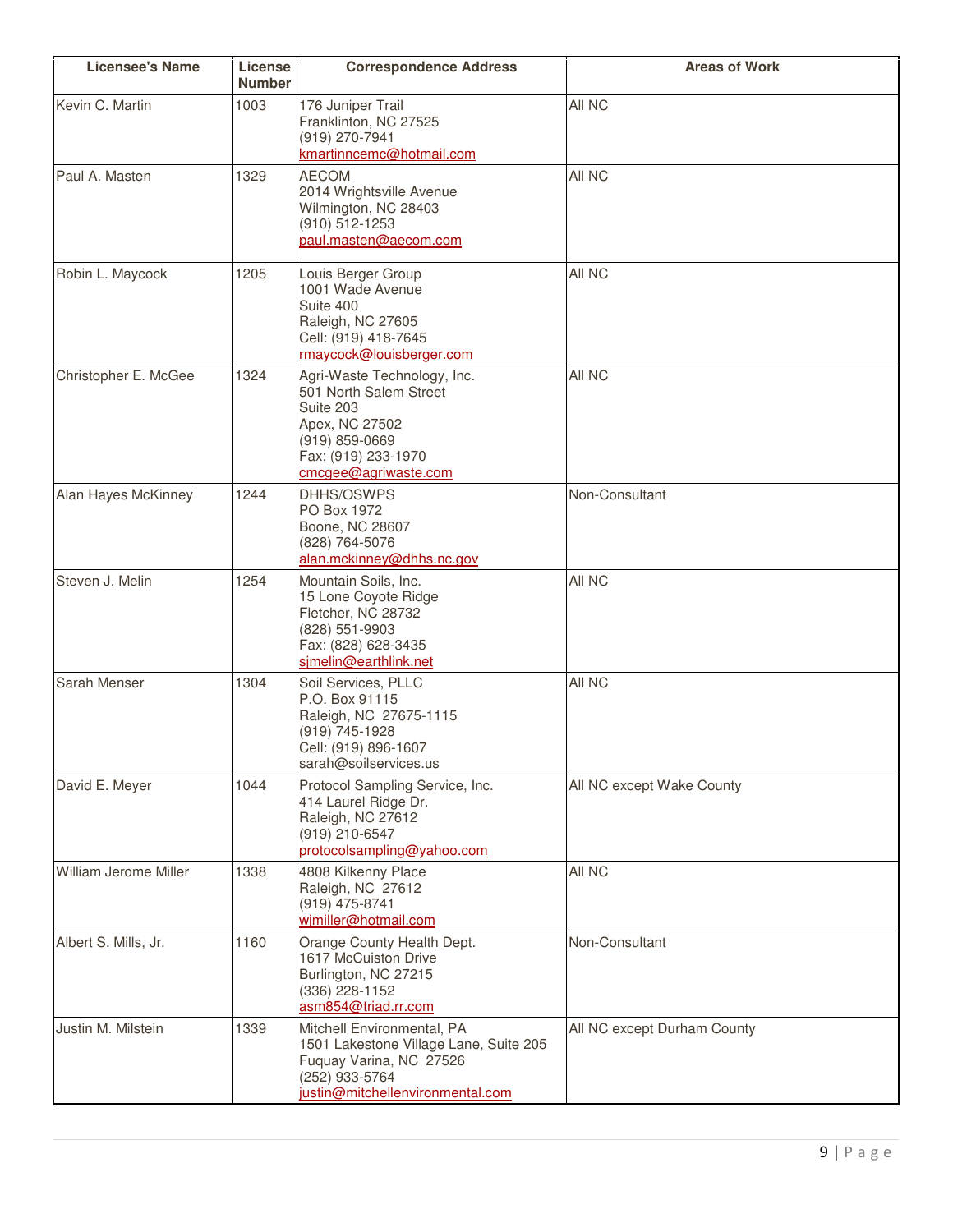| <b>Licensee's Name</b> | License<br><b>Number</b> | <b>Correspondence Address</b>                                                                                                                        | <b>Areas of Work</b> |
|------------------------|--------------------------|------------------------------------------------------------------------------------------------------------------------------------------------------|----------------------|
| Patrick L. Mitchell    | 1312                     | 174 Timber Trails Lane<br>Mocksville, NC 27028<br>(704) 437-3518<br>pmitchell_nc@yahoo.com                                                           | All NC               |
| <b>Scott Mitchell</b>  | 1237                     | Mitchell Environmental, PA<br>1501 Lakestone Village Lane, Suite 205<br>Fuquay Varina, NC 27526<br>(919) 669-0329<br>scott@mitchellenvironmental.com | All NC               |
| Evan T. Morgan         | 1340                     | Three Oaks Engineering<br>324 Blackwell Street, Suite 1200<br>Durham, NC 27701<br>(804) 310-4788<br>evan.morgan@threeoaksengineering.com             | All of NC            |
| G. Christopher Murray  | 1284                     | <b>Piedmont Environmental</b><br>8004 Linville Road, Suite C2<br>Oak Ridge, NC 27310<br>(336) 662-5487<br>chris@piedmontsoil.com                     | All NC               |
| M. Kevin Neal          | 1036                     | DHHS/OSWPB<br>PO Box 997<br>Lexington, NC 27293<br>(336) 462-0052<br>kevin.neal@dhhs.nc.gov                                                          | Non-Consultant       |
| Chris P. Niewoehner    | 1242                     | <b>NC State University</b><br>Soil Science Dept.<br>Box 7619<br>Raleigh, NC 27695<br>(919) 515-1459<br>Chris Niewoehner@ncsu.edu                     | All NC               |
| Michael A. Norton      | 1032                     | Steen Town Farm<br>1972 E. U.S. 74 Hwy.<br><b>Hamlet, NC 28345</b><br>(910) 582-6607<br>Fax: (910) 582-5148<br>mnorton2@carolina.rr.com              | All NC               |
| Kevin T. Nunnery       | 1235                     | Biohabitats, Inc.<br>7904 Hilburn Drive<br>Raleigh, NC 27613<br>(919) 781-1653<br>knunnery@biohabitats.com                                           | Durham, Orange, Wake |
| David Kevin O'Loughlin | 1326                     | 1802 Fairview Rd.<br>Raleigh, NC 27608<br>(919) 832-1926<br>doloughlin@bellsouth.net                                                                 | All NC               |
| J. Mike Ortosky, Jr.   | 1075                     | The Earthwise Company<br>1500 River Mill Drive - Unit 201<br>Wake Forest, NC 27587<br>(919) 270-6528<br>ortoskym@gmail.com                           | All NC               |
| James Wendell Overby   | 1218                     | Soil & Forestry Services of the Carolinas,<br>PA<br>PO Box 832<br>Mooresville, NC 28115<br>(704) 239-2001<br>wendelloverby@gmail.com                 | All NC               |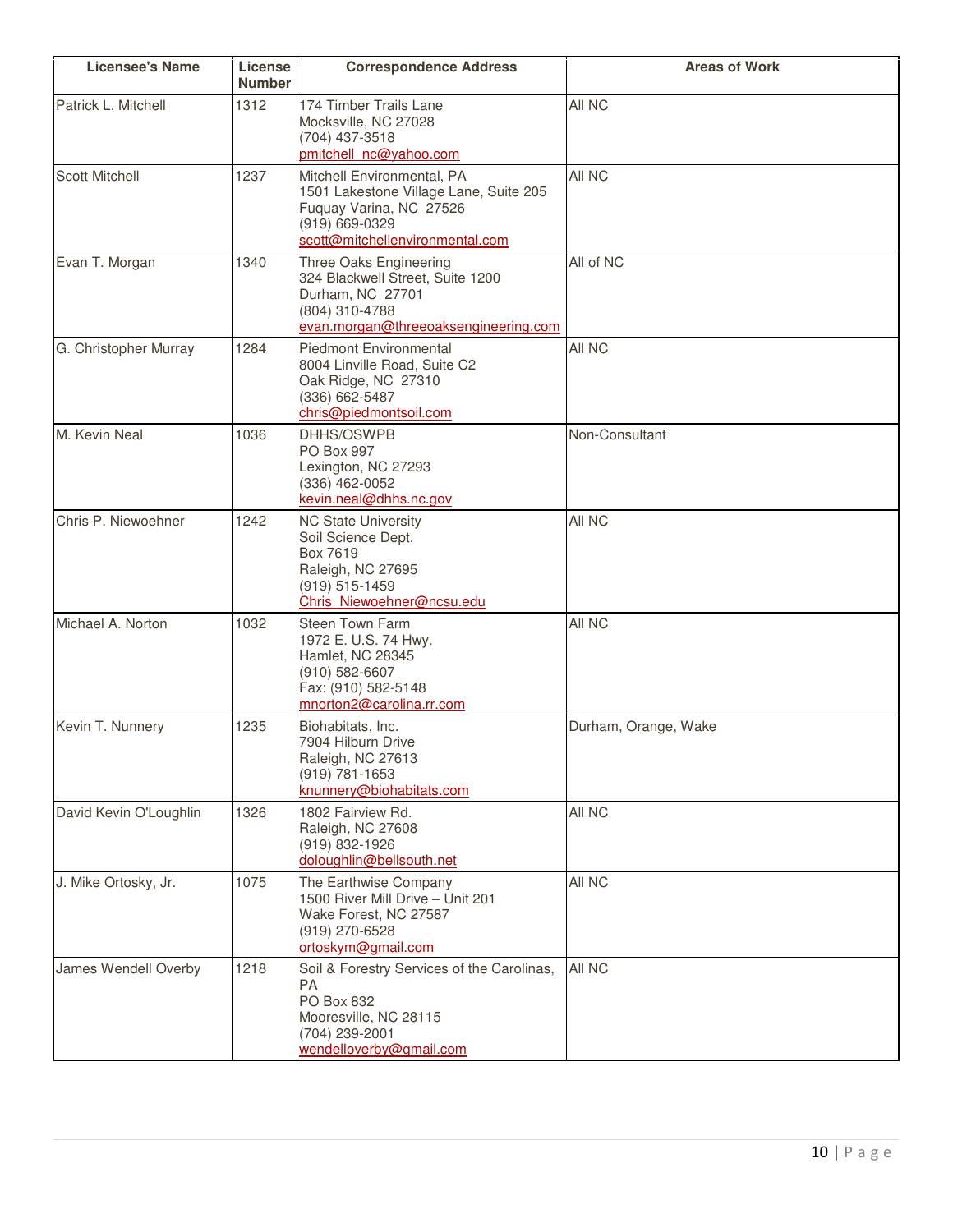| <b>Licensee's Name</b> | License<br><b>Number</b> | <b>Correspondence Address</b>                                                                                                                                            | <b>Areas of Work</b>                          |
|------------------------|--------------------------|--------------------------------------------------------------------------------------------------------------------------------------------------------------------------|-----------------------------------------------|
| <b>Hal Owen</b>        | 1102                     | Hal Owen & Associates, Inc.<br>Soil & Environmental Scientists<br>P.O. Box 400<br>Lillington, NC 27546<br>(910) 893-8743<br>Fax: (910) 893-3594<br>halowen@earthlink.net | All NC                                        |
| Kenneth Lee Owens      | 1134                     | Septic Environmental Solutions, Inc.<br>3019 Spring Fancy Lane<br>Indian Trail, NC 28079<br>(704) 502-5588<br>septicenvsol@yahoo.com                                     | All NC                                        |
| Jason A. Payne         | 1308                     | Woodlands Management Services, Inc.<br>693 Knoll Ridge Lane<br>Bear Creek, NC 27207<br>(919) 896-2478<br>timberace@gmail.com                                             | All NC                                        |
| Carl D. Peacock Jr     | 1090                     | 508 Aylesbury Drive<br>Chesapeake, VA 23322<br>(757) 651-5921<br>cdpeacockjr@yahoo.com                                                                                   | <b>Coastal Plains &amp; Piedmont Counties</b> |
| Paul G. Penninger      | 1065                     | Penninger Soil Consulting, PLLC<br>595 J.M. Penninger Rd.<br>Lexington, NC 27292<br>(704) 996-6330<br>pgpenninger@gmail.com                                              | All NC                                        |
| R. Haywood Pittman, II | 1262                     | <b>Pittman Soil Consulting</b><br>1003 Gregory Fork Rd.<br>Richlands, NC 28574<br>(910) 330-2784<br>Fax: (910) 324-6162<br>PittmanSoil@yahoo.com                         | All NC                                        |
| Richard A. Pontello    | 1232                     | Soil & Environmental Consultants, PA<br>8412 Falls of Neuse Rd, Ste 104<br>Raleigh, NC 27615<br>(919) 846-5900<br>Fax: (919) 846-9467<br>Rpontello@sandec.com            | All NC                                        |
| Jacob B. Presley       | 1283                     | Mecklenburg County<br>700 N. Tryon St., Ste 211<br>Charlotte, NC 28202<br>(980) 721-2060<br>jacob.presley@mecklenburgcountync.gov                                        | All NC                                        |
| Steven M. Price        | 1153                     | Price Environmental Resource Consulting, All NC except Catawba County<br><b>PC</b><br>622 Coon Mtn. Lane<br>Taylorsville, NC 28681<br>(828) 221-7000<br>ncsoil@gmail.com |                                               |
| Adrian L. Pruett       | 1314                     | Carolina Soil & Septic Consulting, PLLC<br>1498 Carson Road<br>Cleveland, NC 27013<br>(704) 202-5791<br>adrianpruett@yahoo.com                                           | All NC                                        |
| Terri C. Ritter        | 1309                     | NC Dept. of Health and Human Services<br>5605 Six Forks Road<br>Raleigh, NC 27699<br>(336) 301-7187<br>terri.ritter@dhhs.nc.gov                                          | All NC                                        |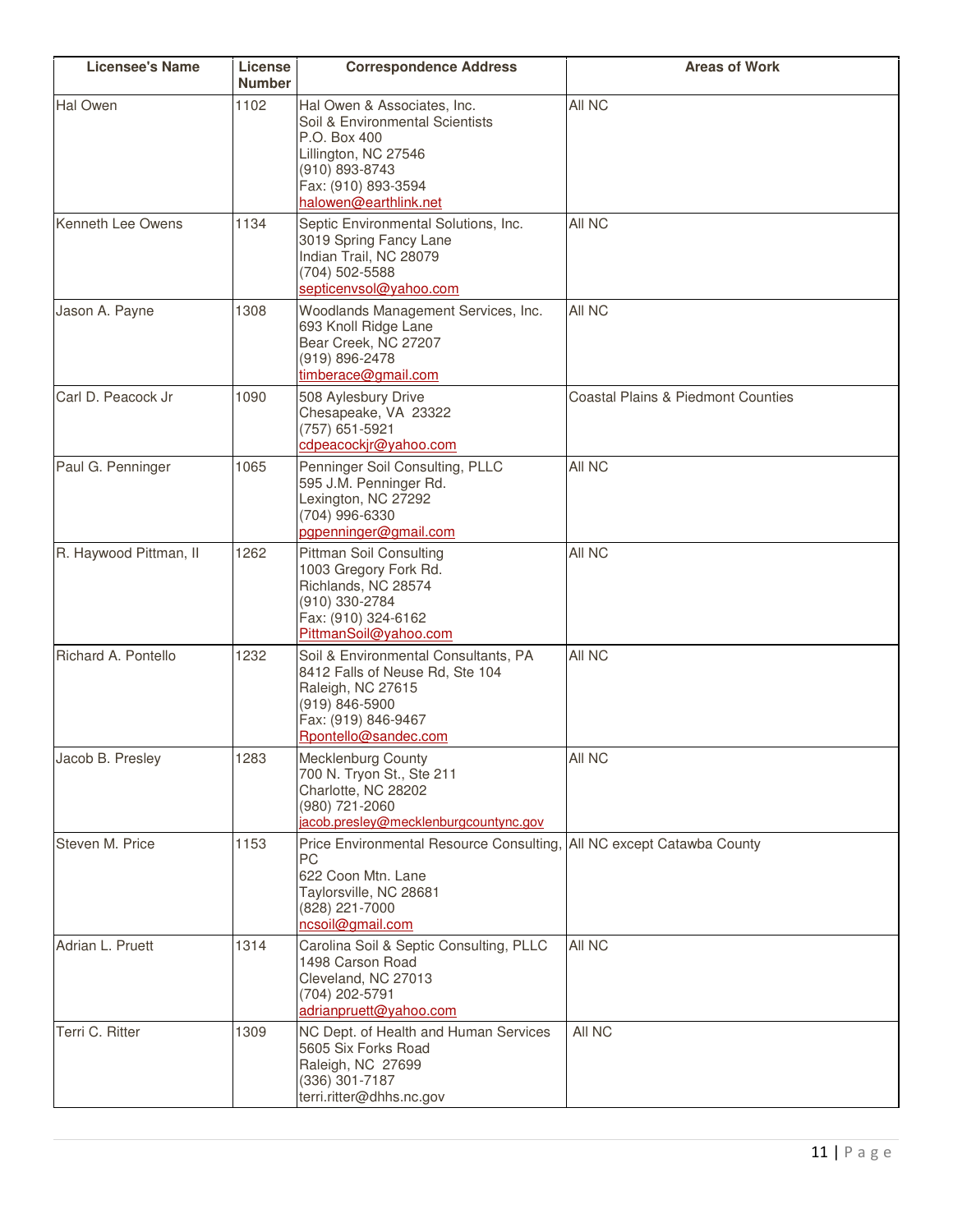| <b>Licensee's Name</b>            | License<br><b>Number</b> | <b>Correspondence Address</b>                                                                                                                                | <b>Areas of Work</b>                                                                                |
|-----------------------------------|--------------------------|--------------------------------------------------------------------------------------------------------------------------------------------------------------|-----------------------------------------------------------------------------------------------------|
| <b>B. Lane Rivenbark</b>          | 1302                     | Nutter & Associates, Inc.<br>360 Hawthorne Lane<br>Athens, GA 30606<br>(706) 354-7925<br>Irivenbark@nutterinc.com                                            |                                                                                                     |
| John C. Roberts                   | 1292                     | Three Oaks Engineering<br>324 Blackwell Street<br><b>Suite 1200</b><br>Durham, NC 27701<br>(919) 417-0509<br>john.roberts@threeoaksengineering.com           | All NC                                                                                              |
| Samuel A. Rollans                 | 1231                     | Rollans Soil & Environmental Services, PA All NC<br>PO Box 832<br>Mooresville, NC 28115<br>(704) 746-5046<br>Fax: (704) 278-0989<br>rollans.ashley@yahoo.com |                                                                                                     |
| Robert A. Rose                    | 1273                     | Halifax County Health Department<br>204 Emry Street<br>Roanoke Rapids, NC 27870<br>(252) 532-3019<br>Fax: (252) 583-2245<br>rosea@halifaxnc.com              | Non-Consultant                                                                                      |
| Kathleen M. Saunders              | 1313                     | The Oaks Group, PA<br>121 Holt Lane<br>Mooresville, NC 28117<br>(704) 578-4951<br>KathleenMSaunders@gmail.com                                                | Piedmont & Western NC                                                                               |
| Richard L. Scharf                 | 1288                     | 45157 Horseshoe Circle<br>Canton, MI 48187<br>(252) 402-7354<br>rlscharfisol@gmail.com                                                                       | All NC                                                                                              |
| Karl A. Shaffer                   | 1009                     | 501 North Salem Street<br>Suite 203<br>Apex, NC 27502<br>$(919)$ 244-1984<br>Fax: (919) 233-1970<br>shaffersoils@gmail.com                                   | All NC                                                                                              |
| Christopher Michael Sherrill 1269 |                          | 1213 Jack Pine Road<br>Clover, SC 29710<br>(704) 881-1079<br>chrisired@yahoo.com                                                                             | Non-Consultant                                                                                      |
| Larry T. Sink                     | 1054                     | 8716 Arlies Trail<br>Willow Springs, NC 27592<br>(919) 557-7061<br>Fax: (919) 567-1669<br>sinksoil@embarqmail.com                                            | Piedmont and Coastal Plain Counties of NC                                                           |
| Bruce P. "Chip" Smith, Jr.        | 1161                     | 91 Elizabeth St.<br>Asheville, NC 28801<br>chipsnew@bellsouth.net                                                                                            | Non-Consultant                                                                                      |
| Derrick A. Smith                  | 1311                     | 303 Mill Hill Rd.<br>Roxboro, NC 27574<br>Home: (336) 503-0052<br>Cell: (336) 504-9277<br>smith.soil.septic@gmail.com                                        | Alamance, Caswell, Chatham, Durham, Franklin,<br>Granville, Harnett, Johnston, Orange, Person, Wake |
| Fred D. Smith                     | 1059                     | Fred D. Smith Soil Consulting.<br>PO Box 1175<br>Nashville, NC 27856<br>(252) 908-4369<br>fds4444@reagan.com                                                 | All NC except Wake County and VA                                                                    |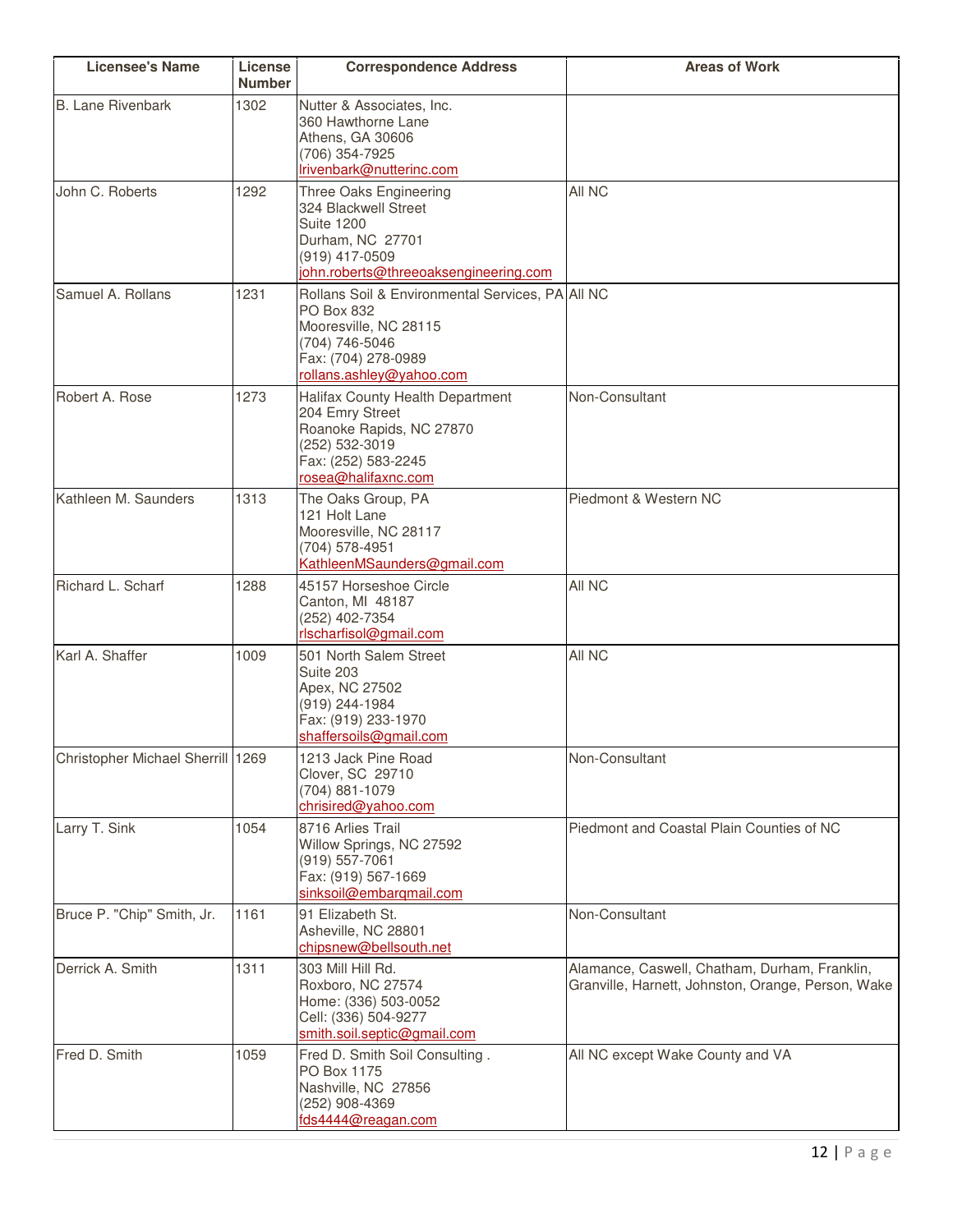| <b>Licensee's Name</b> | License<br><b>Number</b> | <b>Correspondence Address</b>                                                                                                                                                                              | <b>Areas of Work</b>                                                                                |
|------------------------|--------------------------|------------------------------------------------------------------------------------------------------------------------------------------------------------------------------------------------------------|-----------------------------------------------------------------------------------------------------|
| Heather C. Smith       | 1336                     | Ecological Engineering, LLP.<br>1151 SE Cary Parkway<br>Suite 101<br>Cary, NC 27518<br>(919) 557-0929<br>hsmith@ecologicaleng.com                                                                          | All of NC                                                                                           |
| <b>Horace Smith</b>    | 1069                     | 9300 Litchford Road<br>Raleigh, NC 27615<br>(919) 847-7131<br>hsmith16@nc.rr.com                                                                                                                           | Non-Consultant                                                                                      |
| Ryan P. Smith          | 1327                     | 101 Pin Oak Court<br>Elon, NC 27244<br>(336) 260-3564<br>rsmithsoils@gmail.com                                                                                                                             | All NC, except Alamance County                                                                      |
| Charles D. Sopher      | 1142                     | P.O. Box 1479<br>Washington, NC 27889<br>(252) 940-4638<br>Fax: (252) 940-4637<br>sopherc@earthlink.net                                                                                                    | All NC                                                                                              |
| Daniel G. Spangler     | 1145                     | Spangler Soil Investigations (SSI)<br>802 Bradford Place<br>Monroe, NC 28110-9355<br>Office: (704) 282-2319<br>Mobile: (704) 291-1909<br>Home: (704) 289-8970<br>Fax: (704) 282-2319<br>spanglerSI@aol.com | Anson, Cabarrus, Cleveland, Gaston, Lincoln,<br>Mecklenburg, Montgomery, Richmond, Stanly,<br>Union |
| Steven A. Stadelman    | 1062                     | 100 Waiters Way<br>Youngsville, NC 27596<br>(919) 495-0333<br>sastadelman@gmail.com                                                                                                                        | All NC                                                                                              |
| <b>Edward Stephens</b> | 1331                     | NC Dept. of Agriculture & Consumer<br>Services<br>127 Cardinal Drive<br>Wilmington, NC 28405<br>(910) 585-3792<br>edward.stephens@ncagr.gov                                                                | Non-Consultant                                                                                      |
| Jerry V. Stimpson      | 1046                     | Soil Consultant Services, Inc.<br>2012 Brocton Place<br>Durham, NC 27712<br>(919) 471-7645 (471-SOIL)<br>Fax: (919) 471-7645<br>stimp79098@aol.com                                                         | <b>NC Central Piedmont</b>                                                                          |
| Steven F. Stokes       | 1087                     | 10837 Wilmore Drive<br>Raleigh, NC 27614<br>(919) 210-5481<br>sfstokes.soils@gmail.com                                                                                                                     | All NC                                                                                              |
| E. Scott Stone         | 1038                     | Environmental & Soil Service, Inc<br>P.O. Box 82<br>Pinetops, NC 27864<br>(252) 531-3471<br>esssoil@aol.com                                                                                                | Central and Eastern NC                                                                              |
| Robert Edwin Stott, II | 1229                     | <b>PO Box 114</b><br>Stoneville, NC 27048<br>Cell: (336) 344-4008<br>Fax: (336) 573-2001<br>edwin@piedmontsoil.com                                                                                         | All NC and VA                                                                                       |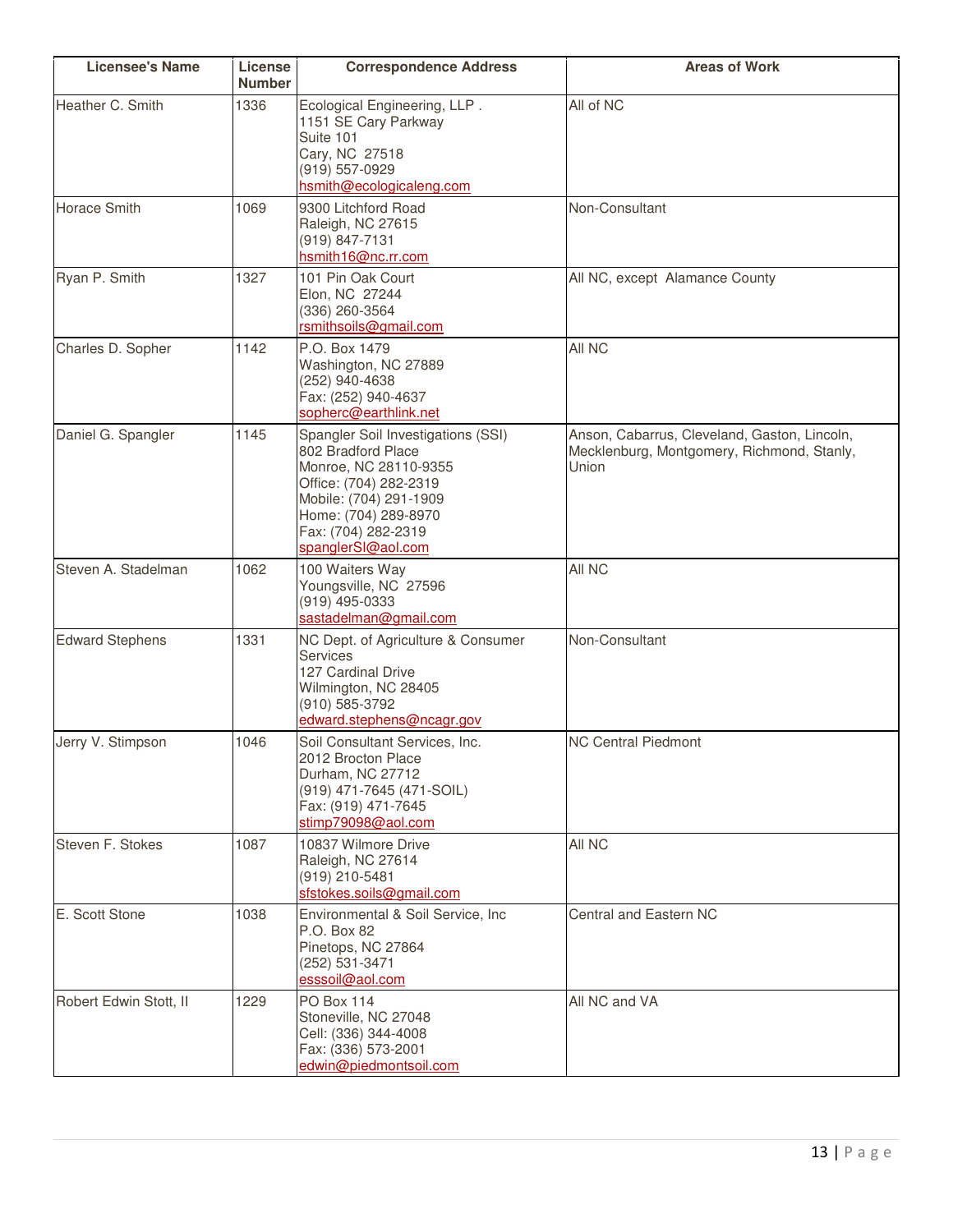| <b>Licensee's Name</b> | License<br><b>Number</b> | <b>Correspondence Address</b>                                                                                                                                                   | <b>Areas of Work</b>                                           |
|------------------------|--------------------------|---------------------------------------------------------------------------------------------------------------------------------------------------------------------------------|----------------------------------------------------------------|
| Jonathan P. Stucky     | 1321                     | Craven County Health Dept.<br>2818 Neuse Blvd.<br>New Bern, NC 28561<br>(252) 636-4936<br>Fax: (252) 636-1474<br>jstucky@cravencountync.gov                                     | Non-Consultant                                                 |
| Eric B. Sucre          | 1328                     | Weyerhaeuser Company<br><b>PO Box 275</b><br>Springfield, OR 97477<br>(541) 988-7572<br>Fax: (541) 988-0611<br>eric.sucre@weyerhaeuser.com                                      | Buncombe, Craven, Lenoir, Madison Pamlico,<br>Wake, Washington |
| Bradley E. Suther      | 1266                     | Kennesaw State University<br>Dept. of Geography and Anthropology<br>402 Bartow Avenue NW<br>Kennesaw, GA 30144<br>(470) 578-4735<br>Fax: (470) 578-9147<br>bsuther@kennesaw.edu | Non-Consultant                                                 |
| <b>Kevin Thomas</b>    | 1282                     | Civil & Environmental Consultants, Inc.<br>1900 Center Park Drive<br>Suite A<br>Charlotte, NC 28217<br>(410) 259-4745<br>kthomas@cecinc.com                                     | All NC                                                         |
| Eric Norman Thompson   | 1238                     | 656 East Lexington Road<br>Mocksville, NC 27028<br>(336) 701-0609<br>enthomsen@gmail.com                                                                                        | Non-Consultant                                                 |
| Larry B. Thompson Jr.  | 1287                     | Thompson Environmental Consulting, Inc.<br><b>PO Box 541</b><br>Midland, NC 28107-0541<br>(704) 301-4881<br>Fax: (206) 350-8895<br>larry@thompsonenv.com                        | All NC                                                         |
| Thomas D. Thornton     | 1322                     | 4274 Bell Williams Rd.<br><b>Currie, NC 28435</b><br>(910) 231-0907<br>t.danny.thornton@live.com                                                                                | Southeast NC, except Brunswick County                          |
| James Alton Tipton     | 1335                     | 137 George Sorrells Road<br>Hayesville, NC 28904<br>(828) 389-6754<br>Fax: (828) 389-6754<br>tipton92@frontier.com                                                              | All NC                                                         |
| G. Craig Turner        | 1091                     | Land Management Group, Inc.<br>3805 Wrightsville Ave., Ste. 15<br>Wilmington, NC 28403<br>(910) 452-0001<br>Fax: (910) 452-0060<br>cturner@Imgroup.net                          | All NC                                                         |
| Robert L. Uebler       | 1101                     | 105 Excaliber Drive<br>Greenville, NC 27858<br>(252) 531-1588<br>rluebler@gmail.com                                                                                             | Non-Consultant                                                 |
| Jeffrey D. Vaughan     | 1227                     | Agri-Waste Technology, Inc.<br>501 North Salem Street, Suite 203<br>Apex, NC 27502<br>(919) 859-0669<br>Fax: (919) 233-1970<br>jvaughan@agriwaste.com                           | All NC                                                         |